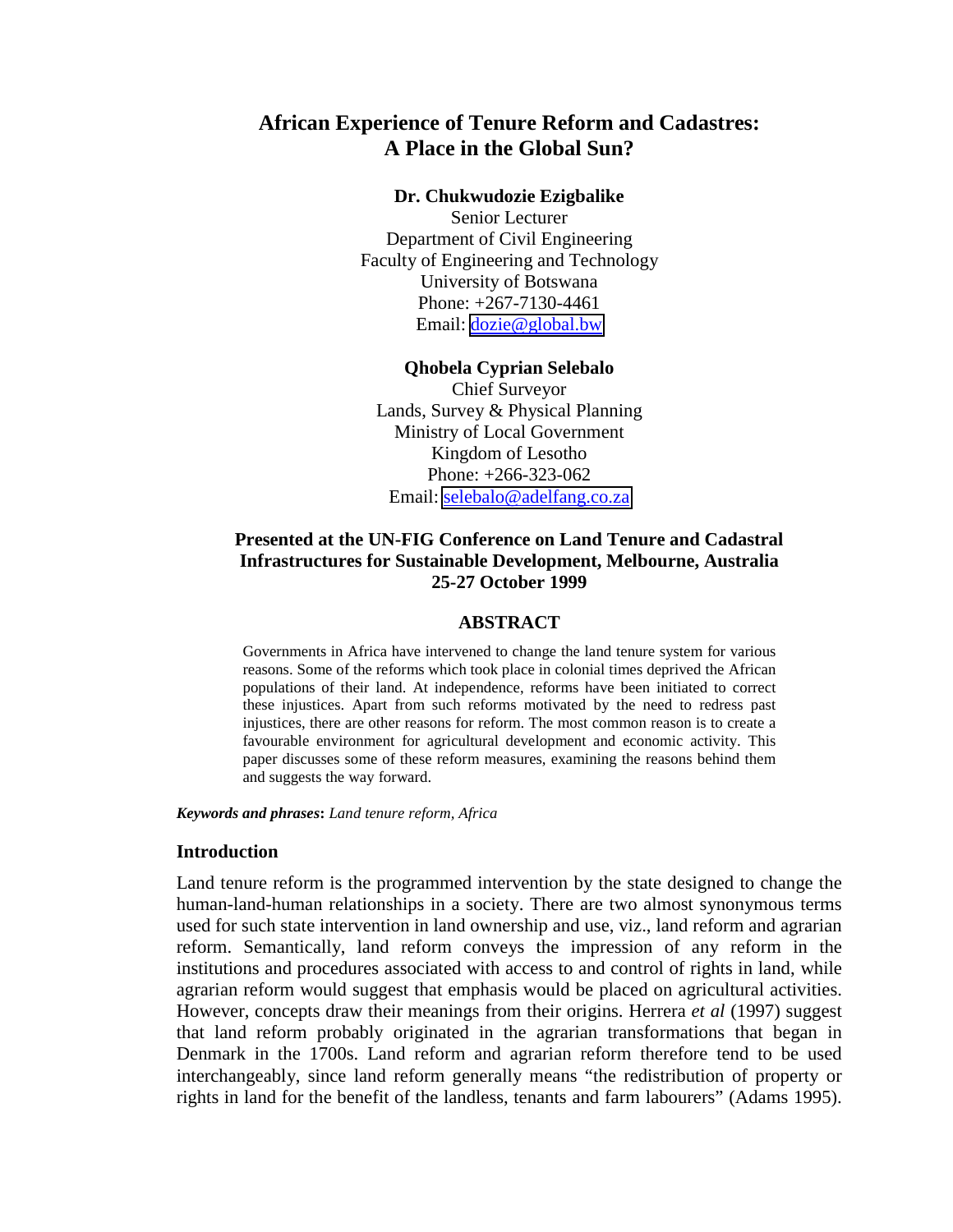Adams (1995) suggests that agrarian reform is "a construct of the Cold War to counter communist land reform," embracing improvements in both land reform and agricultural organisation:

Its policy prescriptions urged governments to go beyond redistribution: they should also support other rural development measures such as the improvement of farm credit, cooperatives for farm-input supply and marketing, and extension services to facilitate the productive use of the land reallocated.

The African experience of land reform is not always concerned primarily with agricultural production. They are usually concerned with the narrower objectives of "remodelling of tenure rights and the redistribution of land, in directions consistent with the political imperatives underlying the reforms" (Adams 1995).

Land reform programs usually have multiple objectives, and will usually include agricultural productivity. However, the most common land reform objectives in the African experience have been:

- To achieve a more equitable distribution of land resources in a country and redress social injustices of the past (e.g., Zimbabwe and South Africa);
- To streamline the procedures of land allocation, distribution and general management (e.g., Botswana); and
- To facilitate access to land by the government for development projects (e.g., Nigeria).

In addition to land and agrarian reform, there is a third type of tenure reform: cadastral reform.

Cadastral reform is stated as being "concerned with improving the operation, efficiency, effectiveness and performance of the cadastral system in a state or jurisdiction" (Williamson 1990). The two main objectives, among many, are (Ezigbalike and Benwell 1994):

- To make land holdings more secure so that land owners can obtain development funds on the basis of secured land rights, and
- To facilitate the administration of land resources.

In theory, the introduction (or reform) of a cadastral system is not supposed to create new interests in land, nor abolish existing ones. However, Ezigbalike and Benwell (1994) have argued that cadastral reforms always impact on the land tenure system:

… Components in a systemic relationship respond to changes in neighbouring components. The cadastral system is part of the overall land tenure system. … It therefore affects the administration of, and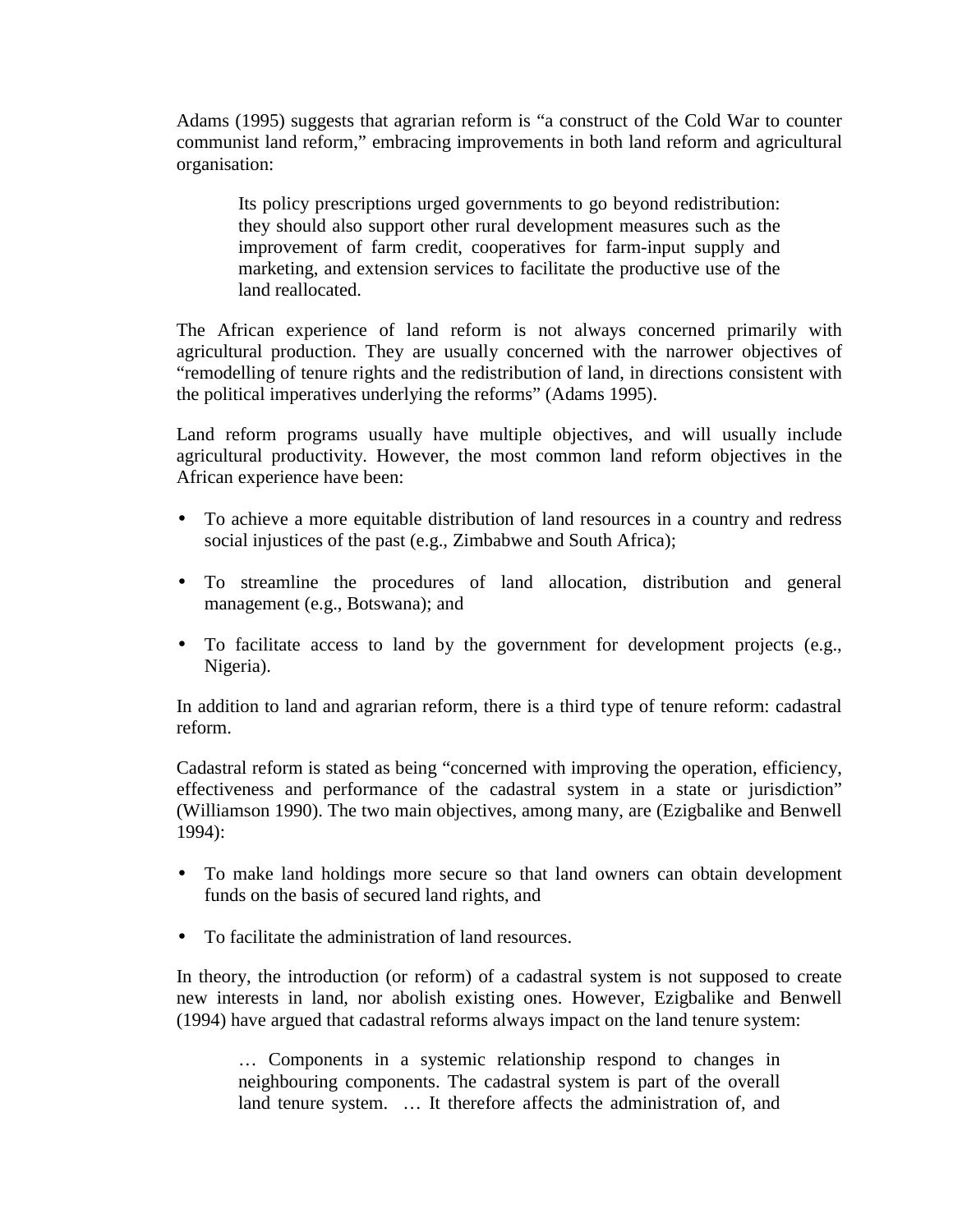transfer of interests in land. It may lead to more secure title or faster land transactions. More secure title and easier transactions may translate into more economic activity on the land. It therefore provides more incentive and opportunities for landowners to invest, with pecuniary advantages. These in turn may translate into income redistribution and changes in power relationships derived from the ownership of land.

This paper examines the experience of Africa in land tenure reforms, without distinguishing between land reform, agrarian reform and cadastral reform. It argues that early reforms in Africa have adopted an approach described in Bruce (1998) as the 'replacement' paradigm. Recently there has been a shift to an 'adaptation' paradigm, due to less than satisfactory results from the replacement reforms. While the shift to the 'adaptation' paradigm is a welcome move, this paper will argue that these reforms have ignored the realities of globalisation of markets and that these have to be address for Africa to have a place in the global sun.

## **Background to Land Reform—Colonial Land Policy**

Colonial land tenure was characterised by various policies. James (1987) characterised the three prevalent policies as dualism, paternalism and transformation.

## *Dualism*

The policy of dualism allowed traditional tenure systems to coexist with introduced European tenure concepts. In some jurisdictions, traditional and statutory tenures are compartmentalised and were not allowed to mix. And example of such compartmentalised system was the reservation of the 'white highlands' of Kenya for introduced European tenure rights, while only customary rights could exist in the 'reserves'. In others, they exist side by side and land holdings are converted and reconverted between the two land systems. For example, in Nigeria where alienation land has gained acceptance, land acquired through individual effort could revert back to communal ownership due to traditional inheritance and succession rules which guarantees rights to all members of the deceased's family (though sometimes the result will be a fragmentation, rather than shared interests).

The disadvantages attributed to the policy of dualism are related to the uncertainty of rights in the customary sector and the resultant inability to raise money on the security of their land (James 1987).

On the other hand, it is attributed with the advantage of "possible evolution of a system presumably based on indigenous forms of social and economic organisation. Land reform, it is argued, should avoid any sweeping changes or a total transformation" (James 1987, 9).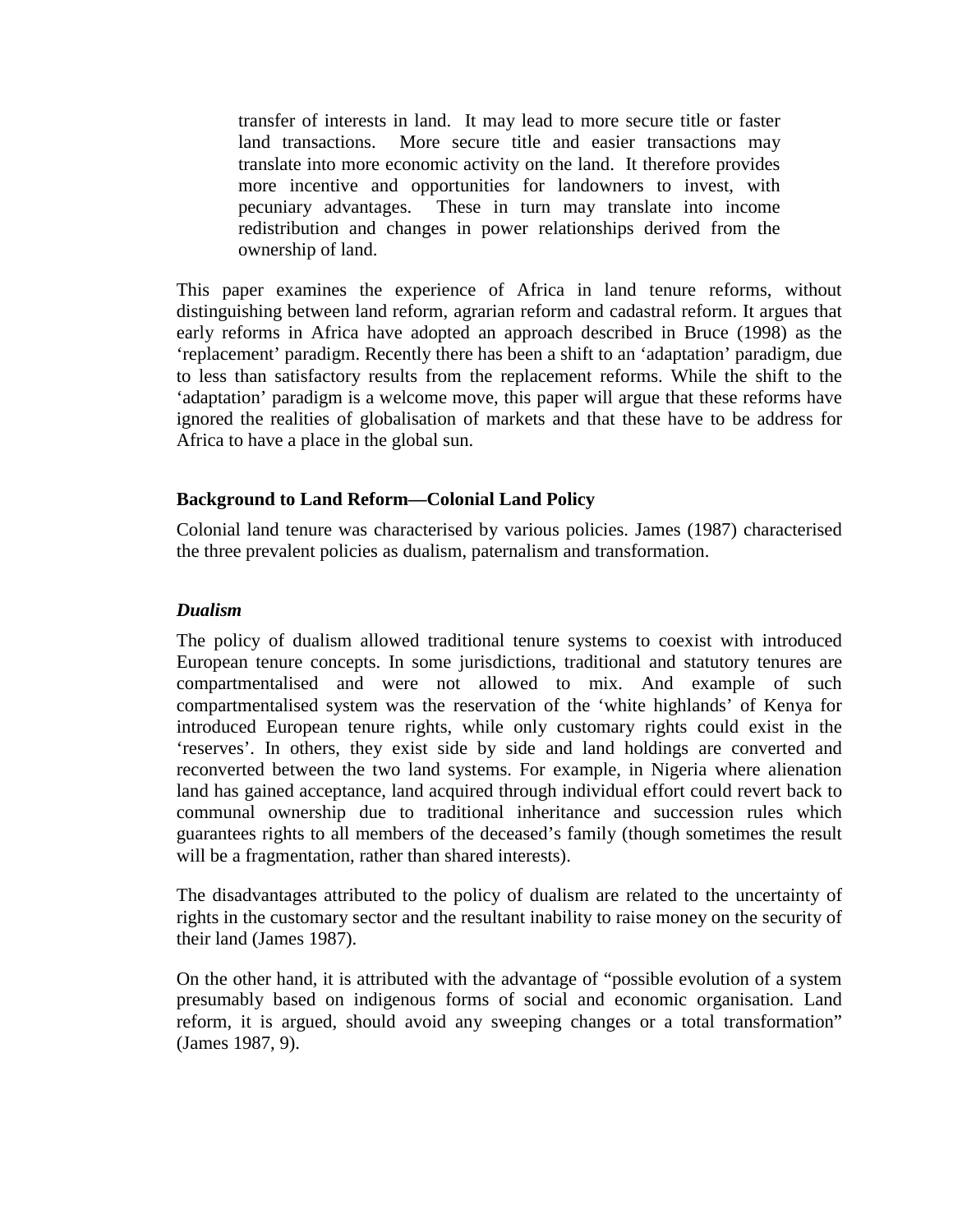### *Paternalism*

Paternalistic policies regard the 'natives' as incapable of looking after their affairs, as it relates to land matters. Legislation was therefore passed to protect the indigenous population against the "wiles and trickery" of the "non-natives". Such reasoning were used to justify creating 'reserves' where land alienation was forbidden, especially to a non-native. Paternalistic land policies go the further step of the government assuming substantive title to all land, which it holds and manages for the benefit of all members of the society. From this pool of land, it then allocates rights of use and enjoyment to individuals, families and groups. It further stipulates that government must approve any rights created in land by any of the assignees for the rights to be valid.

This system of 'rights of occupancy' was introduced in Northern Nigeria in 1910, and in Tanzania in 1923. The two main objections to this system are its expropriatory nature and "the requirement of the governor's consent by the indigenous people in order to ensure the validity of their land rights"

Colonial administrators however hail the system "as being an effective attempt to protect the land rights of the peasants, and to secure for the community, present and future, the fruits of development" (James 1987, 11).

## *Transformation*

This policy was first propounded in the report of the East African Royal Commission on Land and Population. Its long-term objective was to introduce a single system of registered holding by substituting traditional titles into fees simple. One of the features of African customary land tenure is the predominance of group interests in land. This presented several problems to administrators. There were strong suggestions, right or wrong, that customary land tenure does not offer landholders enough security and incentive for economic development of the land.

Its implementation involved

… an adjudication process, which determines the existing rights in land and provides for the renunciation by rights holders of their land rights in favour of an individual or few individuals. Then follows consolidation of scattered plots into economically workable units and the demarcation of boundaries. The resultant title is then registered as a fee simple in an official register of titles.

(James 1987, 12-13)

Several advantages are attributed to the transformation policy. These include security of tenure, reduced litigation in land matters and ease of disposition.

The disadvantages attributed to the policy include "a trend towards widespread landlessness of many persons" and a tendency towards fragmentation of holdings due to the persistence of customary rules of inheritance.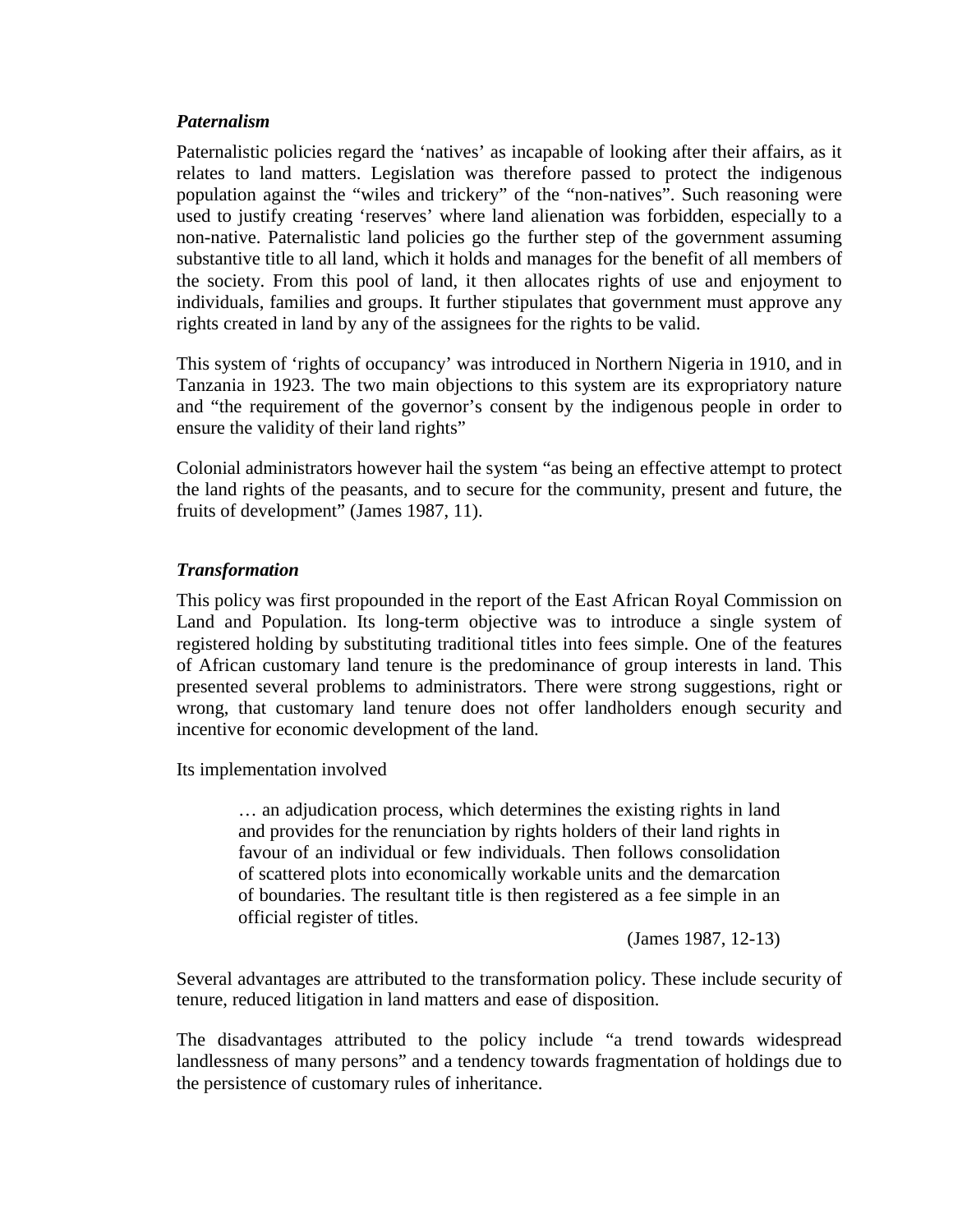One of the effects of consolidation and registration in Kenya, for example, has amounted to a form of expropriation, admittedly of "lesser rights not amounting to ownership," but nonetheless rights of members of the family "recognised under customary law to use a separate piece of land at their own discretion, such as married sons and widows"…

(Apthorpe 1969, 116)

### **Colonial Land Grabbing**

Another common feature of colonial land management, especially in parts of Eastern and Southern Africa where climatic conditions were more suitable for European settlement, and in the French colonies, was land grabbing. In several African colonies, the colonial administration adopted policies, at various times, that dispossessed the African landowners of much of their land, which were then allocated to immigrants from the colonising countries. This is usually achieved by declaring "unoccupied" land to be Crown or public land, which were then allocated to new settlers in fee simple or freehold tenure.

The Portuguese (since 1856), the Belgians (since 1885/86), and the French (since the turn of the twentieth century) clearly articulated that "occupied lands" were to be governed according to local custom and all other lands were considered to be state property. … Widespread practices of itinerant farming and transhumant or nomadic herding common throughout West Africa resulted in the vulnerability of local populations to being confronted with state claims of ownership to lands exploited on a periodic basis. … Applications of such principles as *mise en valeur* and eminent domain, often resulting in the establishment of state-supported and long-term land claims on the part of nonlocal individuals and the accompanying displacement of local populations, is especially striking in the resource-rich regions today defined by the countries of Zaire, Congo, and Gabon.

(Elbow *et al.* 1998, 4)

In Kenya, the rich highlands were at one time reserved for whites only. In Zimbabwe, Moyana (1984) reported that under the administration of the Royal South Africa Company, there was an explicit mandate to secure and prepare land for migration of Europeans into Zimbabwe. The immigrants were settled on Crown lands that had been acquired by moving the original occupiers to "reserves". The paternalistic argument that the indigenous populations should be protected from the more sophisticated settlers was used to justify these relocations, which are usually to less fertile areas.

Other notable examples of colonial and settler land grabbing include South Africa and Namibia. In South Africa,

Past apartheid policies have resulted in an extremely racially-skewed and inequitable distribution of land, overcrowding and poverty. Until 1991, 80% of the population was prohibited from owning or leasing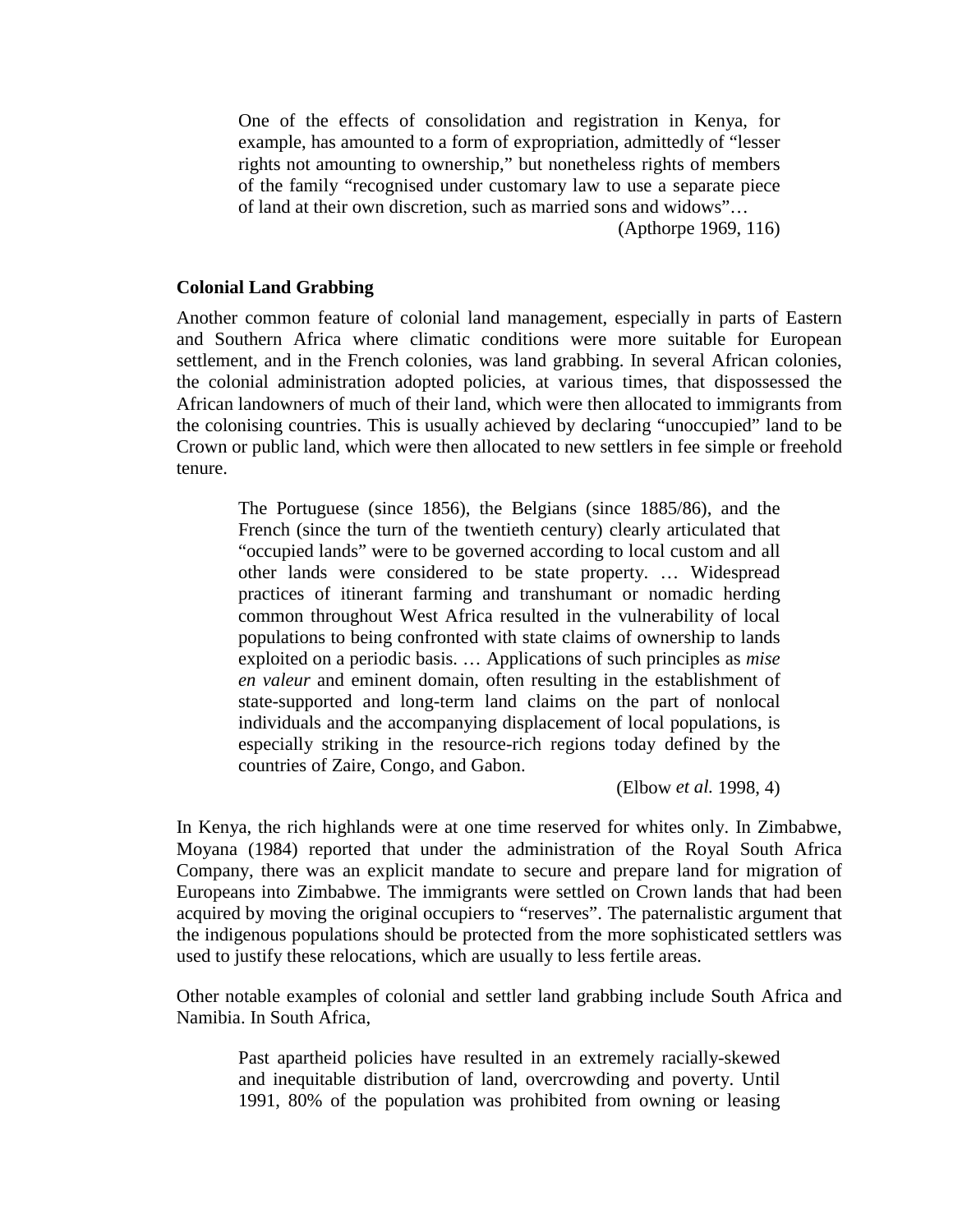land in over 80% of the country. About 3.5 million black South Africans in urban and rural areas lost their land and rights in property through forced removals.

(Adams 1995)

The experience of Namibia was very similar to that of South Africa:

Disposition of the indigenous people of Namibia was a central feature of colonial rule. The ethnic groups inhabiting the central plateau (principally the Herero, Nama, Samara, and San) were forcefully expelled to make way for colonial settlers. At independence, some 45% of the total land area and 74% of the potentially arable land was owned by white commercial farmers who comprised less than 2% of the total population.

(Subramanian 1998)

Given the background outlined above, it is not surprising that many countries embarked on land reform programs at independence. One of the three-pronged responses of the South African land reform agenda is land restitution. Under this response, "cases of forced removals are being dealt with by a Land Claims Court and Commission established under the Restitution of Land Rights Act, 1994, which deals with individual or group land claims which originate since 1913" (Adams 1995). The Namibian Government has expressed "its commitment to redressing the injustices of the past in a spirit of national reconciliation and to promote sustainable economic development" (Namibia: Republic of Namibia 1998). The Agricultural (Commercial) Land Reform Act of 1995 gave the Minister powers to acquire agricultural land

… in order to make such land available for agricultural purposes to Namibian citizens who do not own or otherwise have the use of agricultural land or adequate agricultural land, and foremost to those Namibian citizens who have been socially, economically or educationally disadvantaged by past discriminatory laws or practices. (Namibia: Republic of Namibia 1995)

Independent Kenya did not have to embark on a restitution program as the barriers to descendants of non-Europeans owning land on the White Highlands was removed by an order-in-council in 1960.

## **Reforming for Administrative Convenience**

A common reason for land reform is the need to streamline land administration rules and procedures. Even where there is no politicised land question, by the time of independence, land administration problems usually result from attempts to combine differing land systems. At one level, indigenous land practices were mixed with introduced concepts. Even the protectionist laws under the British systems did not prevent this mixing as land is converted and reconverted between the two systems.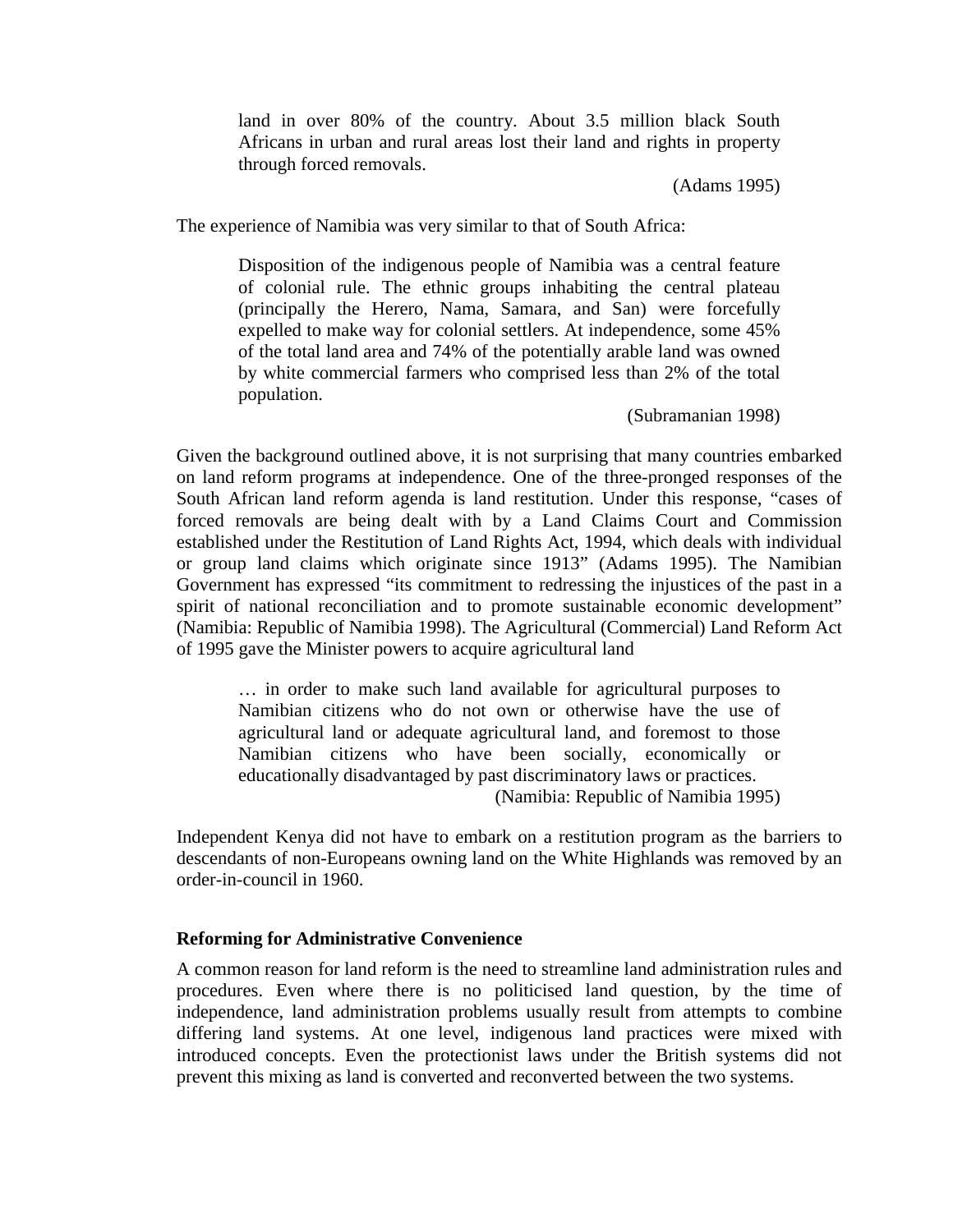At another level, different indigenous land practices were mixed. Most modern African countries are a collection of several national or tribal groups, sometimes with very divergent customs, including land tenure practices. While these tribes had interacted with each other before the introduction of colonial rule, the impact on each other's customs had been limited (except possibly in cases of conquest). The colonial creation of "countries" out of neighbouring national groups catalysed the interactions. Metropolitan settlements were created to cater for the new administration and "strangers" became neighbours, mixing their customs to create new, more complex customs.

Lack of uniformity in customary law may make the administration of the law, especially by non-African appellate or revisory courts or authorities, more difficult. In other words, the problems of the judicial ascertainment of customary law are greatly increased if there is a multiplicity of different tribal laws existing in a particular territory. … Multiplicity of tribal laws also renders more problematical the application of the appropriate law in urban areas and other areas with mixed populations. There is the problem of deciding which is the appropriate law to apply in a case where inter-tribal conflicts of law may arise.

(Kanywanyi 1969, 170)

Even though most land in resulting urban areas were held under introduced statutory laws, rather than customary laws, the traditional rules of succession were generally applied on the death of the land owner, thereby bringing various customary land practices to the townships.

Another cause of mixing traditional land system is the forced relocation of indigenous populations to 'reserves' and the imposition of "customary" law on them. This is based on the fallacious assumption that African customary land law is homogenous. The result was new complex customs that borrowed from the customs of the people so relocated.

Mixing of land practices has not been limited to the accident of living with neighbours in urban areas and coercive relocations to reserves. With easy access to transportation, members of rural communities now move around freely, sometimes across the proverbial seven seas and seven landforms. As people travel, they imbibe new ideas, which are brought back to integrate into existing practices at home. These include land tenure ideas, along with ideas about clothing, food and religion, for example. The socalled traditional societies are therefore no longer that "traditional."

Just like "travellers" bring back aspects of foreign cultures when they return home, while they were "abroad", they also influence the cultures of their host communities. In the past, these outsiders stayed for relatively short periods and only needed limited rights in land. Now, these strangers stay longer and therefore have more opportunities to impact on the local customs. With modern statehood, some of them may now be entitled to more permanent land rights.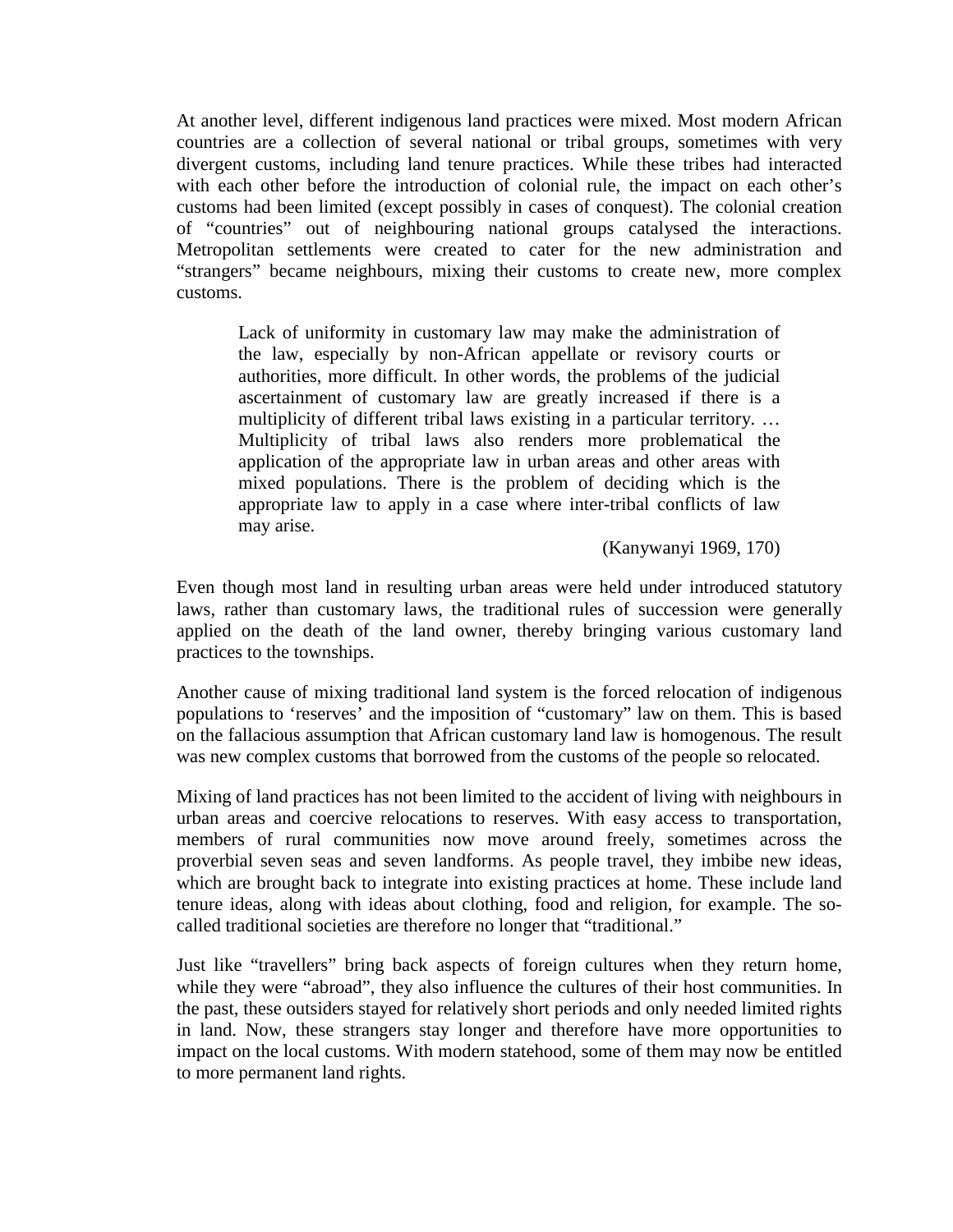Mechanisms employed for administrative reforms include the establishment of new administrative structures (e.g., Land Boards in Botswana) and nationalisation of land (e.g., the Nigerian Land Use Decree, 1978).

## **Land for the Government**

Though land reform is supposed to be for the benefit of the population, reform outcomes sometimes benefit the government more than it does the people. This is the case with the land reform introduced by the Nigerian Land Use Decree of 1978. Among the several reasons for promulgating the Land Use Decree (LUD), one that is often omitted in the literature on the LUD is the need to facilitate access to land by the government for development purposes. Prior to the LUD, customary land practices in rural Nigeria was characterised by a mixture of trustee lands in the North and communal and individual holdings in the South. Because of population pressures in the South, land holdings were, and still are, small fragments. During the oil boom in the 1970s, the government was in a hurry to execute several development projects. One of the sources of frustration in those days was dealing with the numerous owners of various rights in land being acquired for such projects.

The LUD vested all lands in the territory of a state in "the Military Governor of that State and such land shall be held in trust and administered for the use and common benefit of all Nigerians"(Nigeria: Federal Republic of Nigeria 1979). The law replaced all existing possessory rights in land with rights of occupancy, the statutory and customary rights of occupancy in urban and non urban areas respectively. The statutory right of occupancy is to be granted by the state governor, while the Local Government Council in whose territory the land is situated grants the customary right of occupancy.

The decree empowers the governor to "revoke a right of occupancy for overriding public interest" (s. 28). Though compensation is payable upon such revocation, the decree makes it easier for the government to acquire land for projects, especially since only land that is being used for agriculture, or that has been developed, qualifies to be treated as if a right of occupancy had been granted. However, Knox (1998) points out that the role of state governors as supreme authorities over land allocations has made it difficult for the federal government to acquire land from states, particularly when the offices are occupied by members of different parties. While most land laws have "public interest" provisions, the Nigerian provision stands out in that it has been used extensively, mostly for political purposes.

In Lesotho, the Land Act of 1979 introduced the concepts of Selected Development Areas (SDA) and Selected Agricultural Areas (SAA). This mechanism is to allow the Minister to declare public interest in areas where the government needs land to provide urban services or to improve agricultural production.

## **Economic Development Objectives**

This is the single most cited reason for embarking on land reform programmes. Almost all reform programs include agricultural and general development objectives among the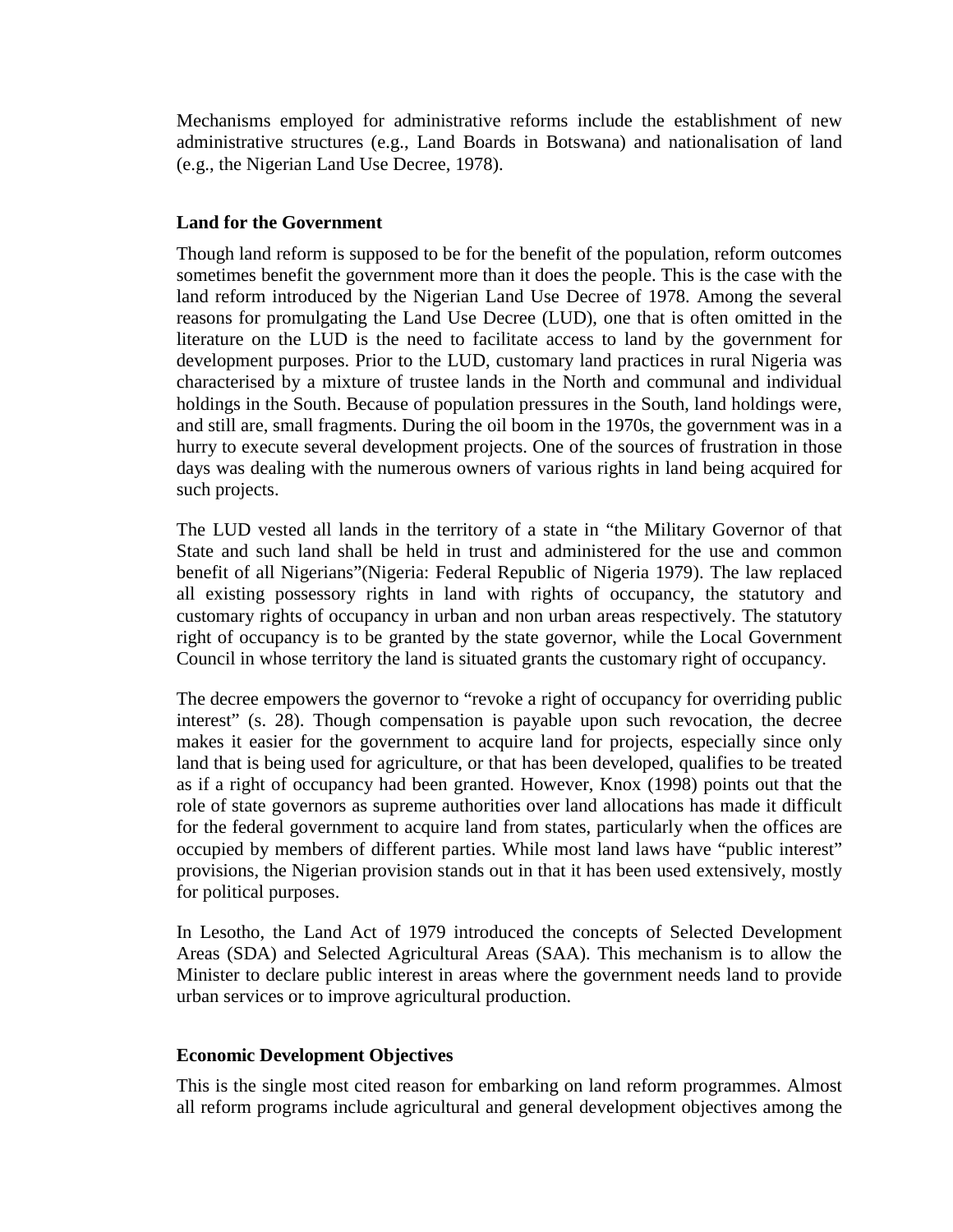list of policy objectives to be achieved. Land is an essential economic factor and a form of wealth in all economies.

First, it is the source of food stuff which enables man and other living creatures to survive; second it provides the minerals and other resources from which man may make another factor of production-capital, and other assets of consumption and enjoyment; and third it provides the foundation on which the infrastructure of society is built

(Machyo 1969, 100)

Vogelgesan (1998) states that "in rural areas land performs an economic function. It is the primary production factor, source of employment and repository of personal wealth." Land reform has therefore been undertaken "to ensure that the Nation's land resources are as quickly as possible, utilised in the fullest possible manner in the best interest of the people (of Kenya) and the nation's economy" (Kenya: Ministry of Lands and Settlement 1969).

Access to and allocation of rights in land are key features of all land and agrarian reforms. Reform objectives usually have to balance between equitable distribution and efficient production. The equity considerations stem from the obligation a society has towards its members to provide them with a means of livelihood. Land being the primary source of sustenance, members of a society should be entitled to some of it for their subsistence. The egalitarian principles of many rural African societies dictates that every member be given an equal opportunity to enjoy the fruits of their common resources. The preamble to the Nigerian Land Use Decree of 1978 declares:

And whereas it is also in the public interest that the rights of all Nigerian to use and enjoy land in Nigeria and the natural fruits thereof in sufficient quantity to enable them to provide for the sustenance of themselves and their families should be assured, protected and preserved…

Similar declarations are found in most land laws and policy documents.

However, there is a general acceptance that the nature of the rights a landholder has in land will affect their ability or otherwise to use the land in the most economic manner possible. The duration of the rights will affect the type of investments one would be inclined to make on the land. Also important are succession rules.

While African experience of land reform policy objectives includes economic development, they seem to have opted for caution in favour of the equity considerations. For example, the Presidential Commission on Land Tenure in Botswana stated as follows:

Since the economy of Botswana is still largely agricultural, land is the only resource available to most of its citizens from which to earn a livelihood. Land tenure is thus a matter of grave importance and any change required must be made with care.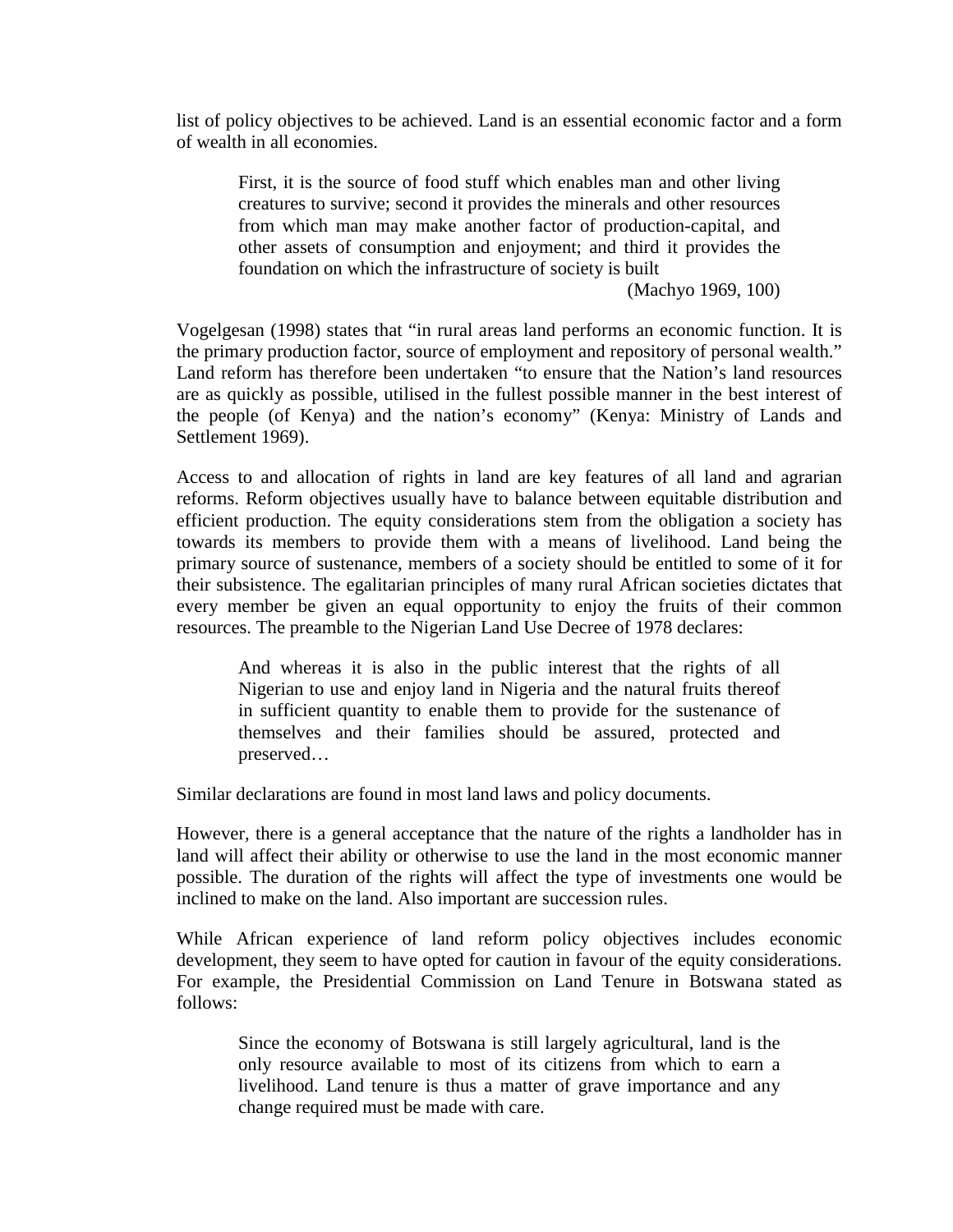"Care" in this context means primarily the close coordination of tenure change with developments in the economy and society generally. (Botswana: Presidential Commission on Land Tenure 1983, 3)

Obol-Ochola (1969b, 9) warns: "Land reform must necessarily accommodate the existing social, economic and political realities without which the reforms are doomed to failure." The Botswana Presidential Commission observed that:

In every society new needs arise merging with or replacing old ones. In a developing society new needs often arise rapidly, without affording sufficient time for adjustment of existing concepts and social patterns. … There are new economic opportunities and needs which require to be accommodated. … Many of the needs for which the traditional land tenure system catered are still very important to a majority of citizens. On the other hand, new economic opportunities ushered in by economic growth are increasing and it is important that all citizens, wherever they live have access to them.

The challenge for land reform policy formulators is to balance the needs of citizens "with one foot in the traditional sector and the other in the developing cash economy."

## **On Security of Tenure and Land Titling**

An important consideration in the economic use of land is the security of whatever right one has in land. Place *et al* (1994, 19) define land tenure as follows:

Land tenure security can be defined to exist when an individual perceives that he or she has rights to a piece of land on a continuous basis, free from imposition or interference from outside sources, as well as ability to reap the benefits of labor and capital invested in that land, either in use or upon transfer to another holder.

They explain that there are three aspects of tenure. The robustness or breadth of the right depends on which of the bundle rights the person holds. One of the important characteristics of the institution of property in land is the ability of several rights to coexist in the same parcel of land simultaneously, vested in different people. Which of all the possible rights in land a person has at any time will also determine the way he or she will use the land. What other rights, apart from the ones already defined are possible and who can create these rights in the future? To feel secure, one needs to know that the rights he or she does not hold are not superior to those that they do hold.

The second aspect of the definition deals with the duration of the right. Place *et al* (1994) explain that this economic dimension requires that the time should be "sufficiently long to enable the holder to recoup with confidence the full income stream generated by the investment." The third aspect is the assurance that the right will not be interfered with during the duration of the right. The assurance aspect depends on the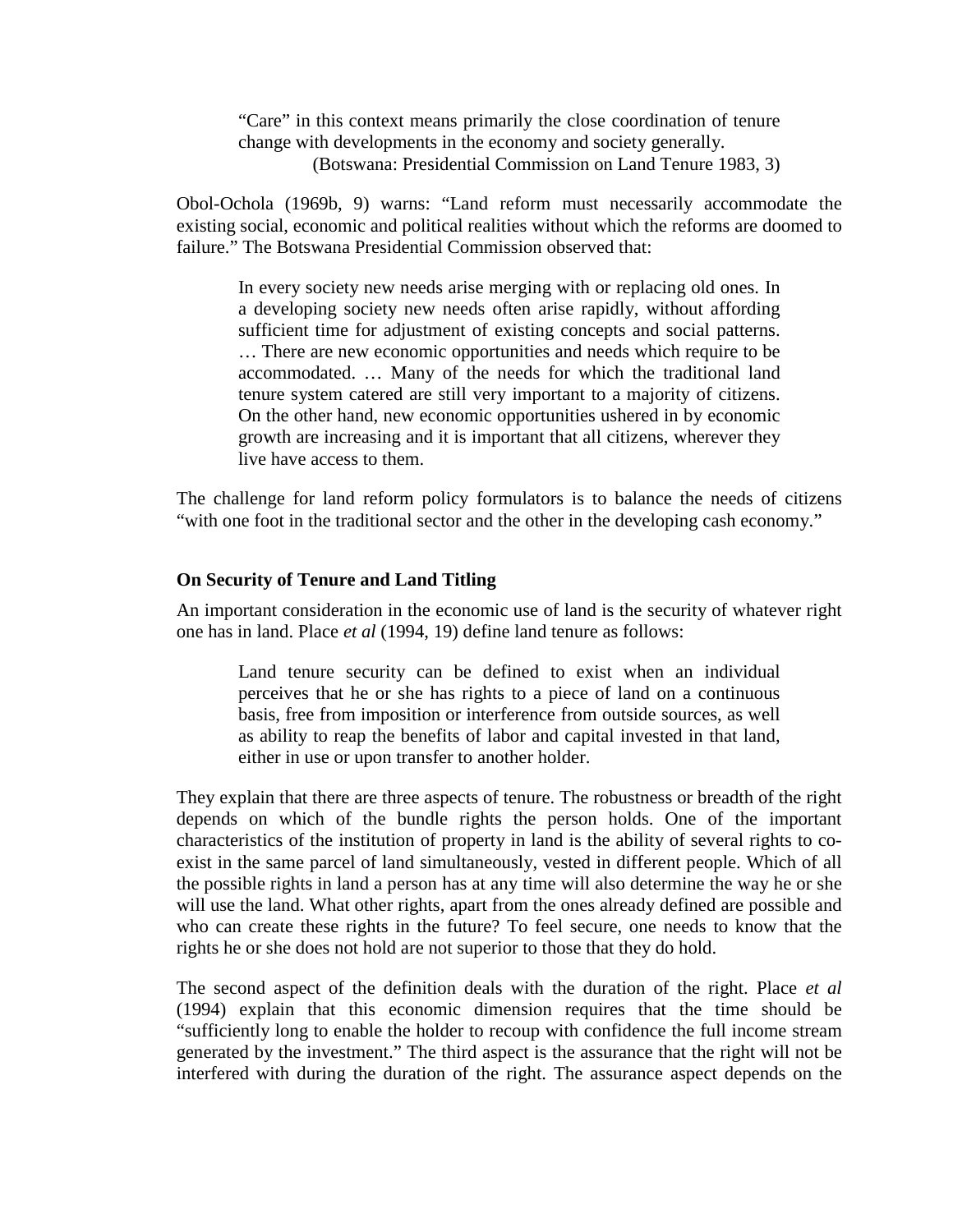legal certainty of the enforcement provisions. If the enforcement arrangements are weak, the holder may not be able to enforce his or her rights against squatters, for example.

It is important to note that tenure security is based on the perception of the holder of the right. It is not based on some absolute measure of security. As such, it is jurisdiction dependent. It is also time dependent. Experience in the pilot schemes in Uganda "seems to indicate that what peasant farmers are more concerned with is not the paper title as such but safety from those who might grab their land" (Machyo 1969, 104). Obol-Ochola (1969a) referred to "security of use" and suggests that "it seems quite sufficient to tell a person that he owns a plot of land subject to certain statutory qualifications…"

Land registration has been used as a means of ensuring security of tenure. We contend that registration *per se* does not produce security. Like other aspects of governance, the registration system can be abused, or as is more commonly the case, neglected and become out of date and ineffectual, especially when the people do not really understand the concepts associated with it. Land registration laws usually go with such concepts as freehold, fee simple and leasehold. These are foreign concepts which rural people cannot relate to. Discussing the possible juridical interests that would be conferred by registering customary rights, Machyo (1969, 38-39) observed as follows:

- i) The fee simple concept is alien and there does not seem to be any convincing reason or a necessity for its adoption.
- ii) The fee simple idea being alien and very few, if any, understand it. This is an undesirable and purposeless creation of disparity between the rights of an owner of land in the "law books" and the actual right as conceived by the owner within his social and cultural context.
- iii) Apart from being alien and unintelligible, the fee simple notion is unrealistic and meaningless if applied to customary holding because any statutory ownership conferred on an existing owner under customary law must, by virtue of social necessity, take into account all customary incidents and encumbrances.
- iv) It is important that in any law reform a meticulous step should be taken to ensure that the content of the particular law reform is generally acceptable and is in harmony with contemporary economic and social values and attitudes and should not ignore the reality of the existing situations.

The Kenyan land titling project has been assessed as successful by some writers (and as a failure by others). Comparing its apparent success with the apparent failure of similar projects in Nyarubanja, Kato (1969, 312) suggested that certain circumstances must exist for such changes in land tenure to succeed.

The way to go about it is to channel and re-channel them to suit the aims and purposes of both the legislator as well as the masses concerned. Secondly, in land reform the people must clearly be shown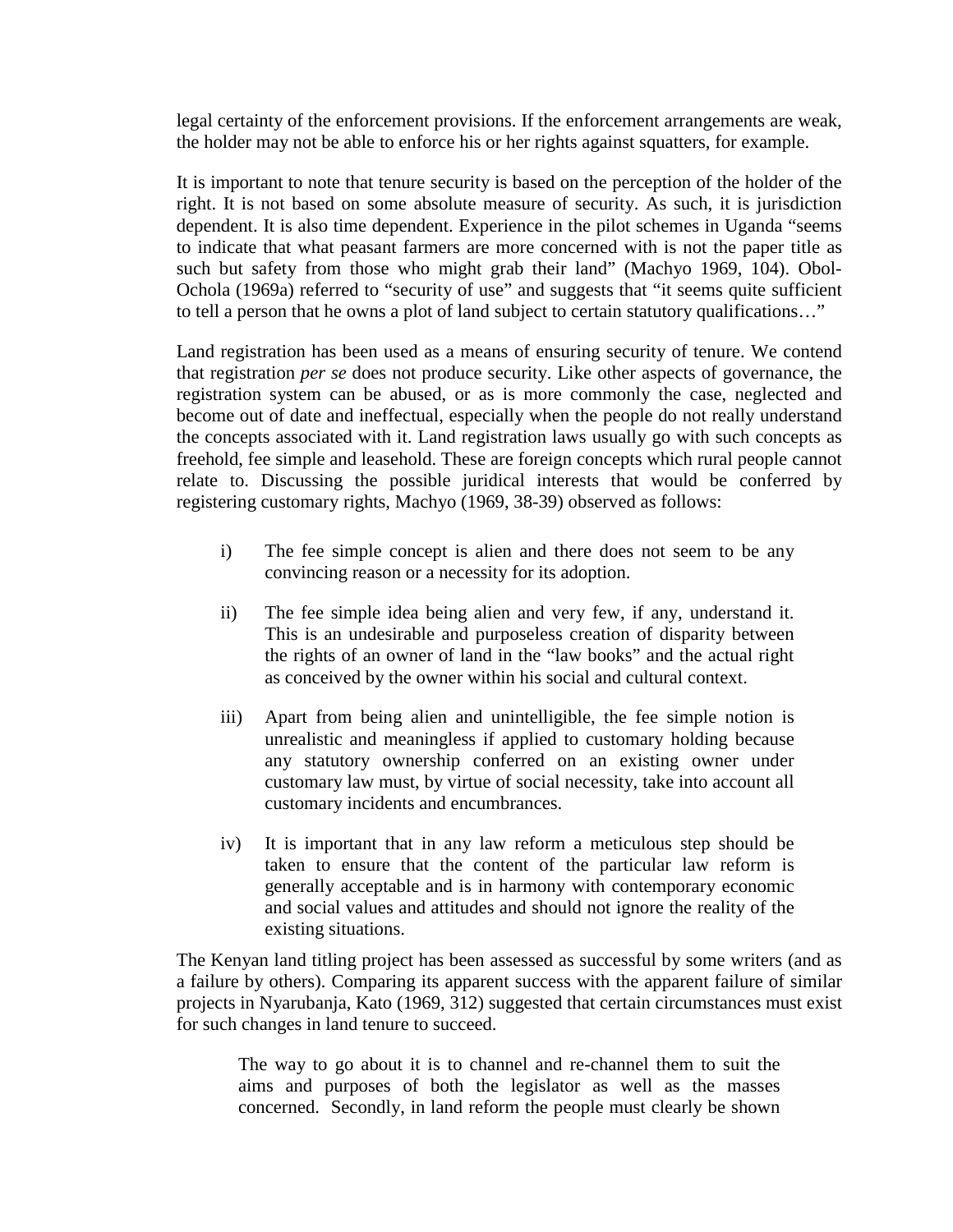the profit of the proposed change. Leaving it to chance is likely to prove an obstacle in implementing legislation. The people are not impressed by reform of which profit is left to chance. Circumstances must be that the people themselves need the change in their tenure or, at least, are prepared to acquiesce in it. Thirdly, reform must be aimed at clear and recognised evil. Fourthly, in the absence of the peoples' consent to reform, then there must be circumstances which allow strict authoritarianism in order to carry it through. There is no half-way between these two alternatives. Furthermore, there must be adequate manpower to implement the reform on land. Without this the law reform measures will always remain book law, unpopular and ineffectual.

He found that in Kikuyuland, Kenya, the Kikuyu who had been agitating against the declaration of their land as Crown Lands while the white settlers got private property, had all along been "individualistic in so far as land ownership was concerned. … The second factor is that there was excessive soil erosion as well as fragmentation in the reserve, and to prevent these, consolidation was inevitable."

### **On Access to Credit**

One of the most common arguments against customary land tenure, and in favour of individualisation of rights and land titling is to facilitate the ability to secure credit for investment with the land as collateral. The Presidential Commission on Land Tenure, after consulting lending institutions found that there are several constraints to securing credit apart from security of tenure.

The first constraint, with respect to residential properties in rural areas, was that the rural land markets are relatively small. Should the borrower default on the loan, the lending institution has no assurance that it will recover its investment in full and in time. The option of taking a business loan presents another constraint. The applicant must "have a viable business proposition… He must have an idea about how to use the money to make more money, and convince the bank that the idea is sound." And if the loan is for investment in property, then

… the constraint may not be primarily lack of security but lack of credit worthiness. Foreclosure on land security is a last step and one which the lender hopes to avoid. The lender in the first instance relies on the borrower's apparent ability to pay back the loan. The lender examines his savings record, his credit record, if he has any, and attempts to form an estimate of his reliable income flow. If the applicant for the loan cannot satisfy the lender on these points, and many without modern sector employment will be unable to do so, he may not get the loan even if he can offer good security.

(Botswana: Presidential Commission on Land Tenure 1983, 26)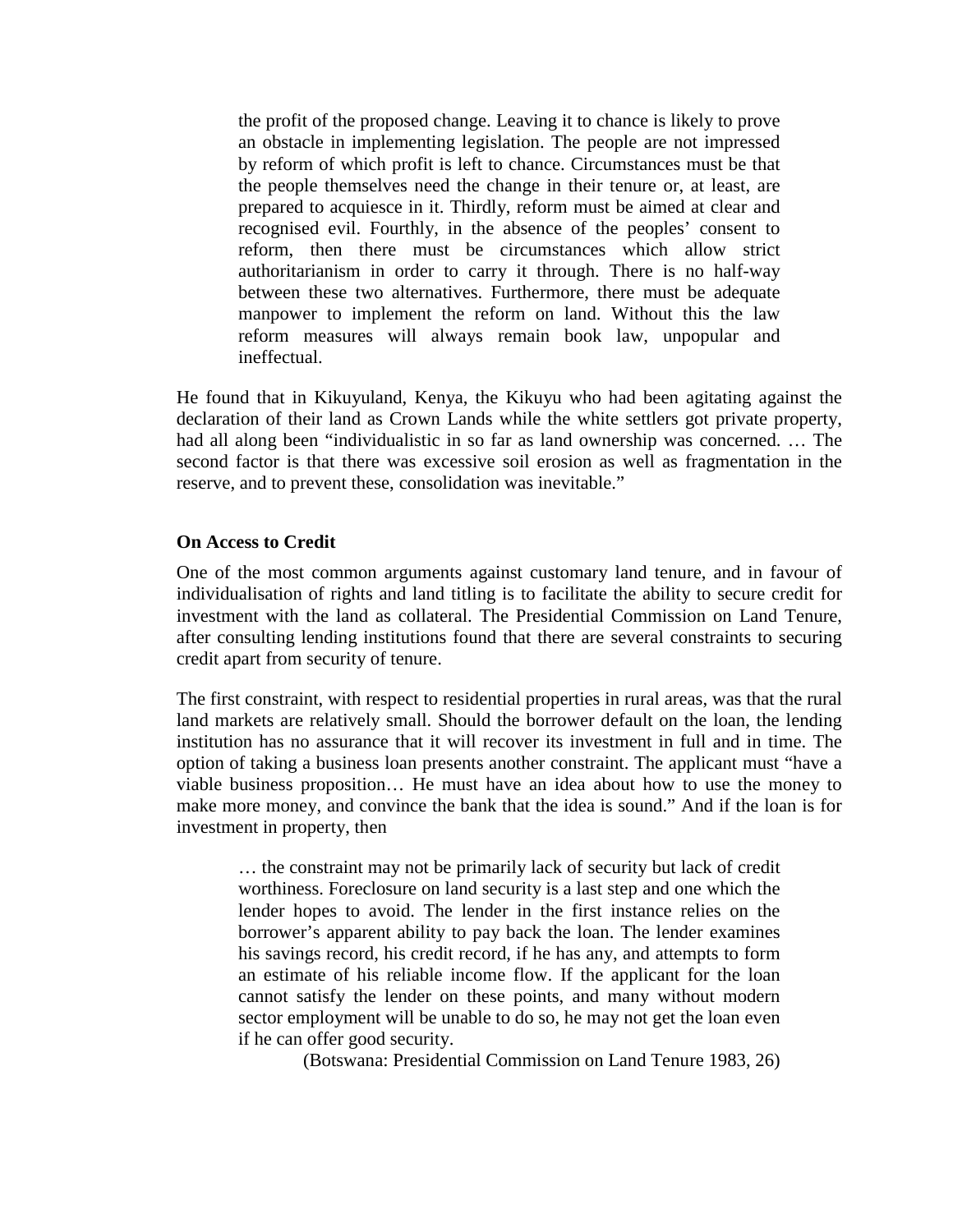But assuming that the credit can be raised, there is not guarantee that the capital can be invested economically. The operations in rural African farms are too small to realise the enough profit to service the loans. The farmers lack proper management know-how and business practices to manage the funds. Machyo (1969, 104) reports that in Kenya,

… African farmers settled on the former European lands have experienced great difficulties in repaying their loans and some have in fact abandoned the idea of becoming rich over night through inheriting the whiteman's land rights. In Uganda, the Ugandan Commercial Bank as well as the Uganda Development Corporation where schemes of granting loans to "progressive farmers" and small industries have been carried on for some years, have had bitter experience of failure of businesses advanced.

And in Zimbabwe, Takaoma (1999) reported recently that over 80 percent of the 1200 indigenous commercial farmers throughout the country are facing foreclosures from the Agricultural Finance Corporation due to outstanding loans with some of the farms having already been auctioned at far below market prices.

So, even though "the new need is for capital to invest in new opportunities," and, at least in theory, "this may in part be obtained through loans extended against security of the land" (Botswana: Presidential Commission on Land Tenure 1983), land tenure reform alone will not ensure that lending institutions will lend on the security of rural land. The Presidential Commission further notes that "if land is to be good security for a loan, the lender must be able to sell it to recover his loan, in the case of default." But it has been noted that the size of the rural land market is too small. Moreover, most land reform programs place restrictions on sale of land.

## **The Land Market**

A common feature of many African land reform programs is the restriction of the right of alienation of the rights. These provisions appear at odds to one of the main objectives of land reform: to stimulate economic and beneficial use of land. The market is expected to redistribute resources in favour of people who have more private initiative. The market is expected to entrench merit and individual effort as opposed to non-competitive birthright entitlements.

All these expectations may be true and have been observed to occur in other jurisdictions. But they may equally be wrong, and there is another set of very negative possibilities, which have also been observed. So, while a free market is expected to allow people who can afford it to acquire more land and create suitable economies of scale, they also present the possibility of land concentration and landlessness. Creating a landless class will result in social upheavals that will far outweigh the gains of whatever economic progress could have been made by allowing a few individuals to amass land. That is why the (Botswana) Presidential Commission cautioned against the "real possibility that the disadvantages of radical changes in land tenure may far outweigh, at least for the time being, any benefits resulting from such changes." African countries do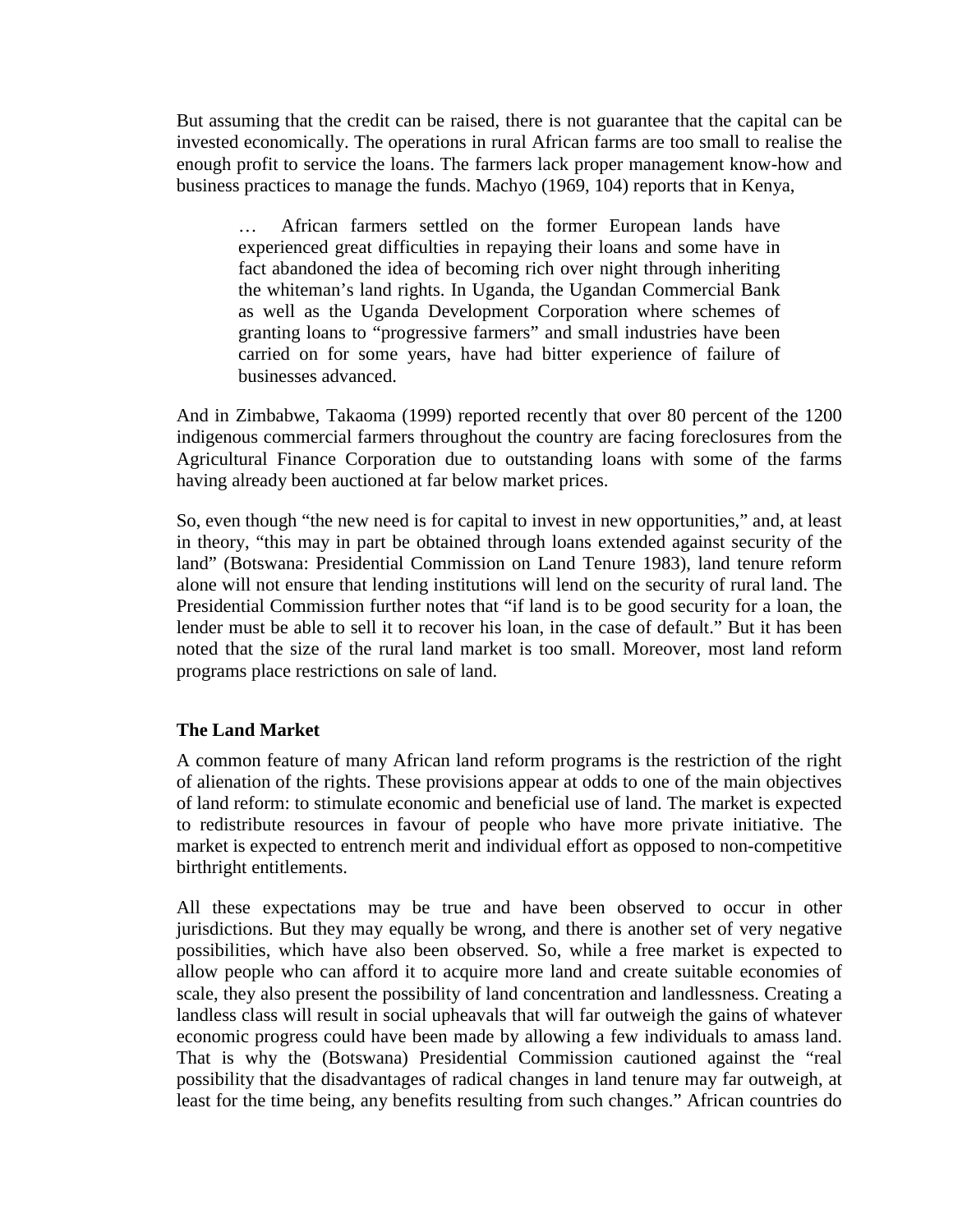not have comprehensive social welfare systems to cater for the disadvantaged citizens. Even if there were social welfare schemes, to create communities of landless welfare dependants would not be considered progress. And so ironically, our independent governments seem to use that the same paternalistic arguments the colonial administration used to restrict sale of land: that the natives were not sophisticated in real estate markets and will lose their lands to the new settlers.

However, there is an important difference. The colonial administration's motive was to create 'reserves' of cheap labour for their farms and estates. The independent governments, on the other hand, are trying to prevent the creation of disenfranchised communities of cheap labour for the landed elite.

Sale of land is not always completely outlawed, but rather controlled by requiring the consent of some designated official. Sometimes the restrictions only apply to alienation to foreigners. There are other more overt reasons for this control than the desire not to create cheap labour, which is never stated as such.

All reforms based on nationalisation require approval for sale of land. For example, the Nigerian Land Use Decree provides in Section 21 that "it shall not be lawful for any customary right of occupancy or any part thereof to be alienated by assignment, mortgage, transfer of possession, sublease or otherwise howsoever—without the consent of the Military Governor…" Section 22 provides the same restriction for statutory rights of occupancy. This is an obvious consequence of the nationalisation of all land. If all land is now vested in the Governor and citizens only have use rights, then the substantive owner needs to control the alienation of the right. It should be noted that we are not here making any arguments in support or against such provisions, but merely presenting the logic behind them.

Another common form of control is a restriction on sale until the possessor of the land satisfies some development covenants. These provisions follow from the fact that the stated objectives of land reform usually include the encouragement of land development and prevention (or at least, reduction) of land speculation. In more diverse economies, the land market may exist as an end in itself. That is, there are people whose contribution to the economy is just to buy and sell land. They are an important component of the economy.

Most rural African economies are mono economies, concentrating almost entirely on the production of unprocessed agricultural or other land-based resources. Land markets in such economies are small, with few activities. Incessant land sales in such economies can only be fuelled by speculation, with detrimental effects on productivity. The development covenant is therefore used as a mechanism to curtail land hoarding and speculation, and achieve a minimum level of development.

## **Formalisation of Rights**

Like all land systems, African land tenure consists of several rights that can be vested in different people at the same time. These may include rights of access to, or through the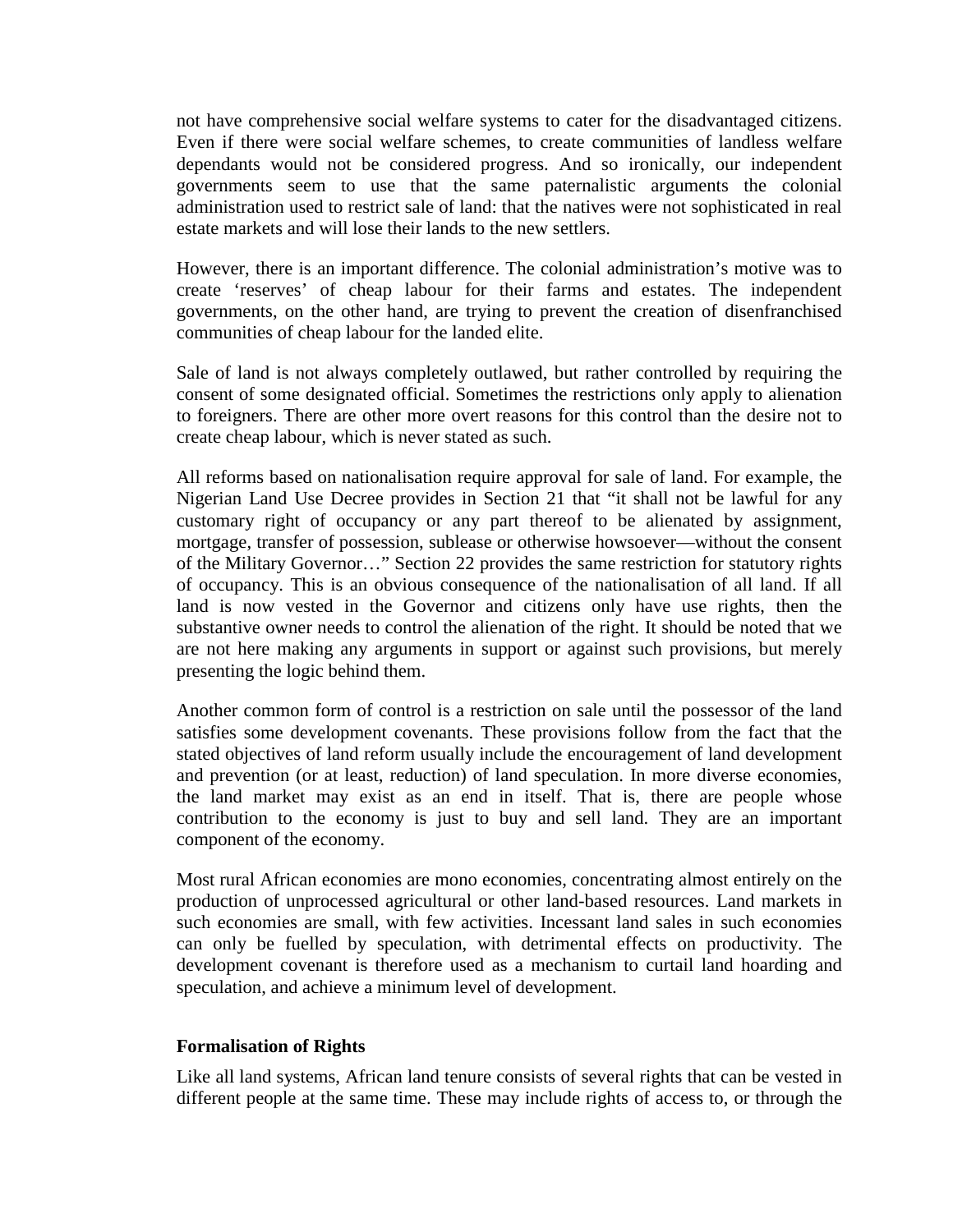land; withdrawal rights to take resources from the land; management rights to make decisions that affect the land's condition; exclusion rights to determine who may have access, withdrawal and management rights; and disposal rights to dispose of any or all the rights that one has. Structures exist in the community for enforcing one's rights against others, thus making these rights property rights. Such property rights are mostly *de facto*, having been accepted over time, rather than *de jure*—deriving from some legal instrument of the government. These *de facto* rights are normally simple and fluid. The small size of the community units, and the kinship relationship between members of the community make them easy to enforce, as there was little competition. The egalitarianism attributed to these customary tenure systems derives partly from the fluid and unspecified nature of the rights, which provides access to land for younger generations of the community.

Because of the simple nature of the rights, and the high-level of community cohesiveness and co-operation, as opposed to competition, there has not been the need to fully specify these rights. This non-specific state of rights should not be viewed negatively:

… incomplete property rights need not be irrational, paradoxical or imperfect. There are good reasons why property rights are not always perfectly specified or enforced. Most important, it is costly to specify, monitor and enforce them. Goods have many characteristics; to be complete, rights would have to be established and enforced over every valuable characteristic of every good. However, in the real world, it is costly not only to determine which goods are valuable and should be protected, but also to police compliance and punish offenders. Because of these costs, … property rights are never completely specified and enforced, nor would it be cost-effective to do so.

(Ensminger and Rutten 1993, 89)

However, with globalisation, especially of markets and information, communities that used to be isolated and remote are increasingly being integrated into the global community. Needs that used to be simple are becoming complex and the simple community structures are becoming less able to support the emerging system of rights and rules. At the same time, with the expansion of transport and communication infrastructure, the government is increasing its influence. Central government structures like administrative offices, courts and police are now resorted to for establishing and enforcing property rights. There is therefore a need for these rights and rules to be specified more clearly than was necessary so that "outsiders" with whom we have to deal will know what to expect and what is expected of them. While some of the customary rights and transactions have Western equivalents, many do not. Care should be taken not to omit this latter group of rights and transactions. They should all be identified and formalised.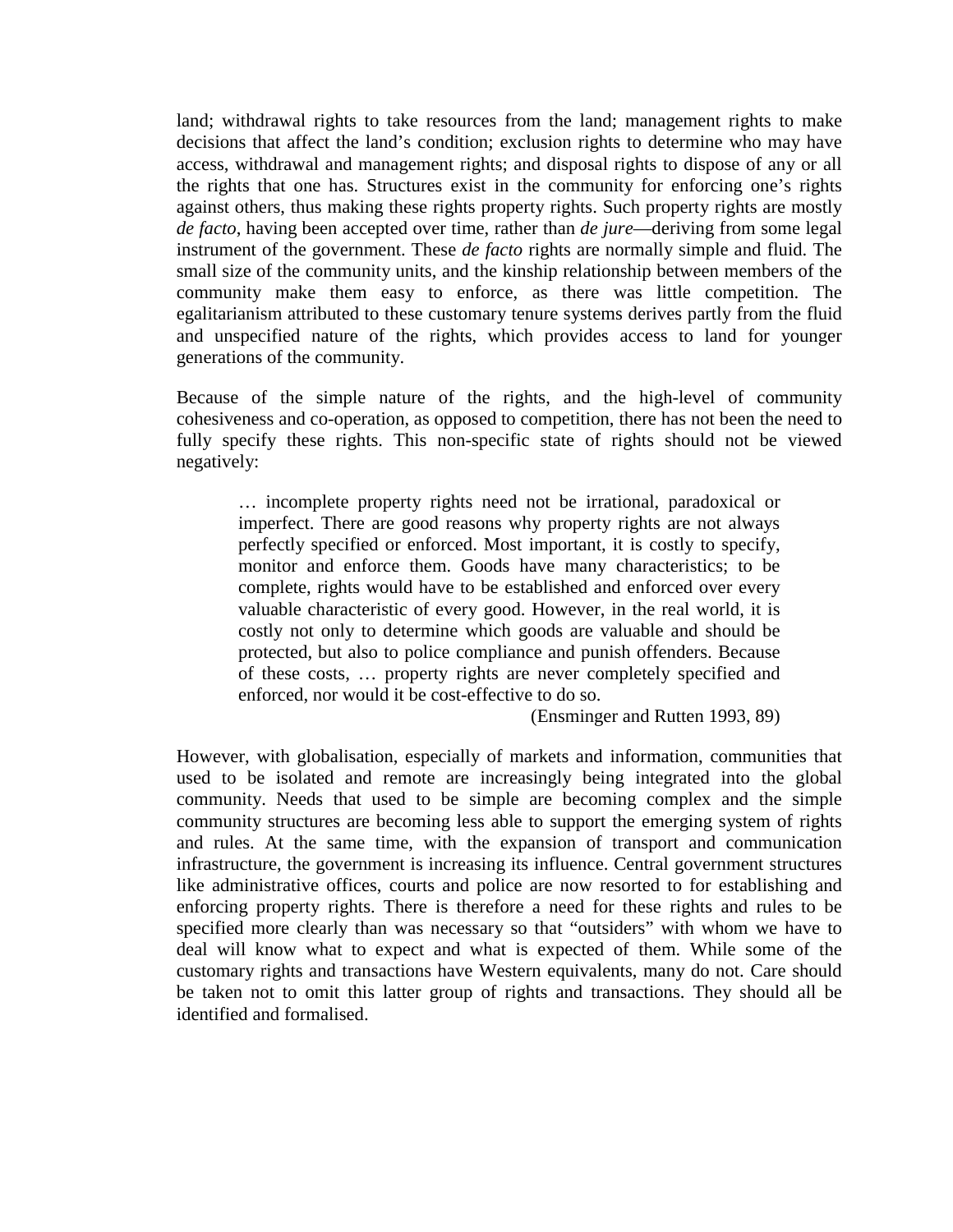### **Registration and Information**

Various jurisdictions maintain various registers such as firearms, medical practitioners, surveyors and others. These registers are administrative records concerned with particular aspects of the community. Because of the importance of land in any society and certain characteristics it possesses, the registration of rights in land has required special treatment, different from other administrative records. In any records system, the attributes of interests are determined and recorded against discrete entities. With land, the entities are units of land, which are continuous and contiguous with other units or parcels of interest. Special techniques are therefore required to define and identify the land objects or entities about which data are recorded. These techniques are the domain of land surveying.

The immovability of land gives it certain advantages over other objects of property, resulting in, for instance its use as savings and investment, and as collateral for securing loans. The same immovability presents certain disadvantages. Since a purchaser cannot remove their purchase to a safe place, a fraudulent seller could, for example, try to sell the land parcel again to another unsuspecting buyer. Different land registration systems have therefore been developed mainly to prevent this possibility of fraud in land transactions, with an equally important objective to facilitate them and reduce associated costs.

It has been suggested that the land market is small in rural Africa. The cost of establishing and maintaining a registration system dedicated to land transactions may not be justified. However, with property rights being formalised, and administrative structures established to manage them, including enforcing rules, there is need for an information system to support the administrative tasks.

The information system needed is in the form of a land inventory system that identifies owners of different rights in land, together with other land characteristics needed for planning and administration. Such an inventory does not require expensive cadastral surveying to set up, especially with modern measurement systems, like the global positioning system (GPS). With proper design of the information system, land under different types of tenure can be provided for. Also, the system should make provision a variety of attribute data. And should be capable of being kept in paper medium, if computer resources are not available.

## **Conclusion**

Africa has had a long history of land reforms. And the reforms continuing for various reasons. In some places, to redress injustices of the past. Examples are South Africa, Zimbabwe and Namibia. In others, from a realisation that no state of affairs is perfect and there is always room for improvement. For example, the Botswana land tenure system, which is referred to as a successful example, is about to be reformed again. Tenders have just closed (July 30, 1999) for proposals to undertake an extensive review of the land policy with a view to recommending a new policy. As part of the global community, we are being affected and influenced by events happening elsewhere. The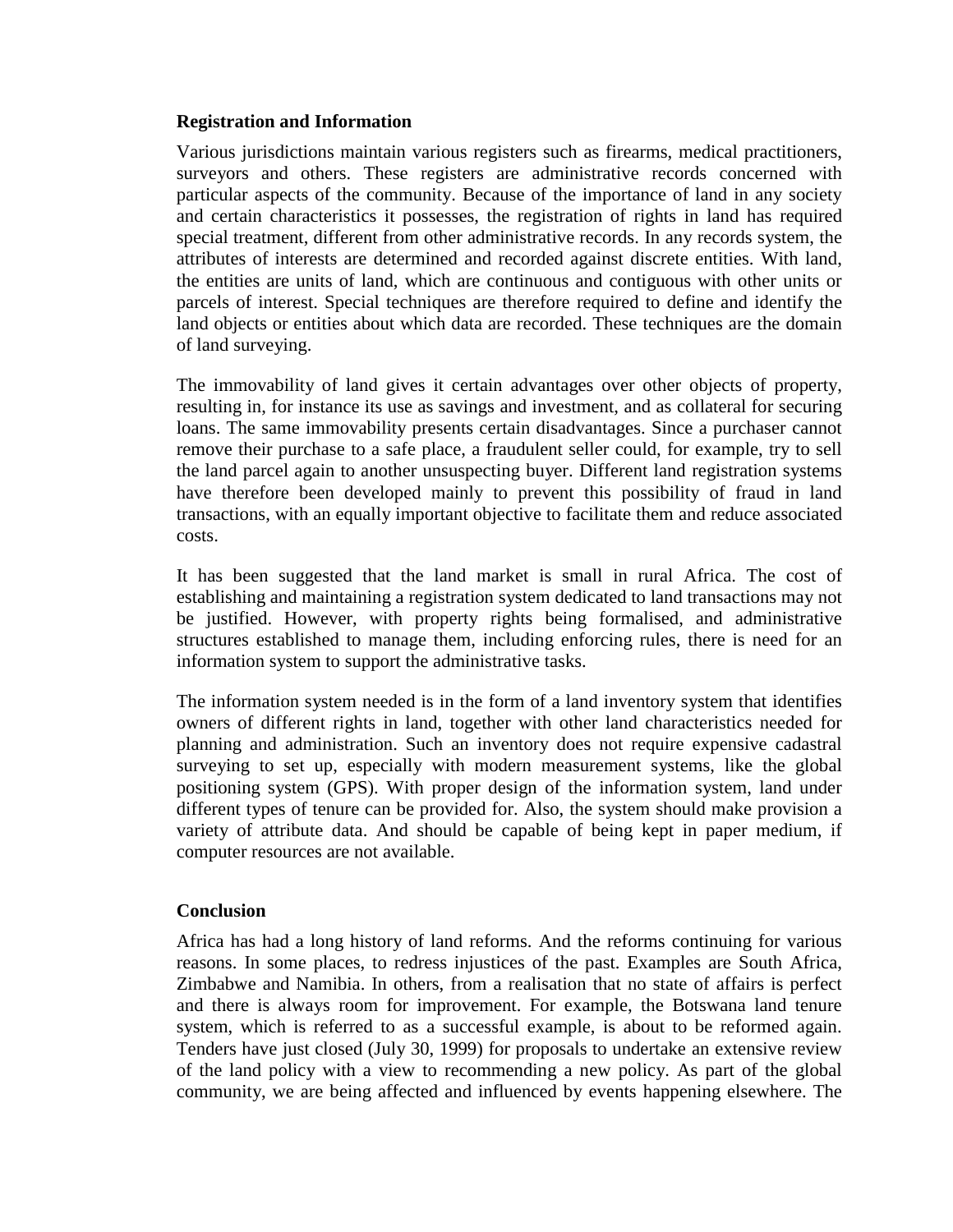most important influences are the global market and information technology. There are few communities that are not affected. Even once remote villages now have access to regular information on world events in some form. With such regular contacts, direct or indirect, customs are continuously being modified, including land management and use practices.

Products manufactured in distance places are now available locally. These products are purchased with the earnings from products of the land. These lands are therefore being gradually, but definitely, being drawn into the global market. Global investors may therefore wish to invest "upstream" in the ultimate source of the products they buy and trade, the remote land somewhere in an African village.

Our land policies should therefore be prepared for such outcomes. However it does not mean that we should provide for these investors at the detriment of our people by copying completely their land management practices. Just like with languages and other customs, people who have to interact for mutual benefit, such as trade, may learn each other's language to facilitate the transactions, and may spend time to find out about dos and don'ts of the other. We accept differences in language and other aspects of culture. Land tenure is no different. As with most things, we should adopt what is good for us, and at a pace that will not cause social upheavals. Also as in other matters, we should make it easy for the "foreigners" in our midst to fit in by being consistent and providing them with relevant information.

#### **References**

- Adams, M. (1995). ODI Land reform. *Land reform: new seeds on old ground.* Overseas Development Institute. http://www.oneworld.org/odi/land\_reform.html. (1 September 1999)
- Apthorpe, R. (1969). "Land law and land policy in Eastern Africa". *Land law reform in East Africa*. J. Obol-Ochola (Ed.). Kampala: Milton Obote Foundation**:** 115-25.
- Botswana: Presidential Commission on Land Tenure (1983). Report of the Presidential Commission on land tenure. Gaborone: Republic of Botswana.
- Bruce, J.W. (1998). "Learning from the comparative experience with agrarian reform". International conference on land tenure in developing countries, with a focus on Southern Africa, Cape Town, South Africa.
- Elbow, K., R. Furth*, et al.* (1998). "Synthesis of trends and issues raised by land tenure country profiles of West African countries, 1996". *Country profiles of land tenure: Africa, 1996*. J.W. Bruce (Ed.). Madison: Land Tenure Center**:** 2-18.
- Ensminger, J. and A. Rutten (1993). "The politics of changing property rights: dismantling a commons from within". *The political economy of customs and culture: informal solutions to the commons problem*. T.L. Anderson and R.T. Simmons (Ed.). Lanham: Rowman & Littlefield Publishers, Inc**:** 85-108.
- Ezigbalike, I.C. and G.L. Benwell (1994). "Cadastral 'reform'--At what cultural cost to developing countries?" *The Australian Surveyor*.